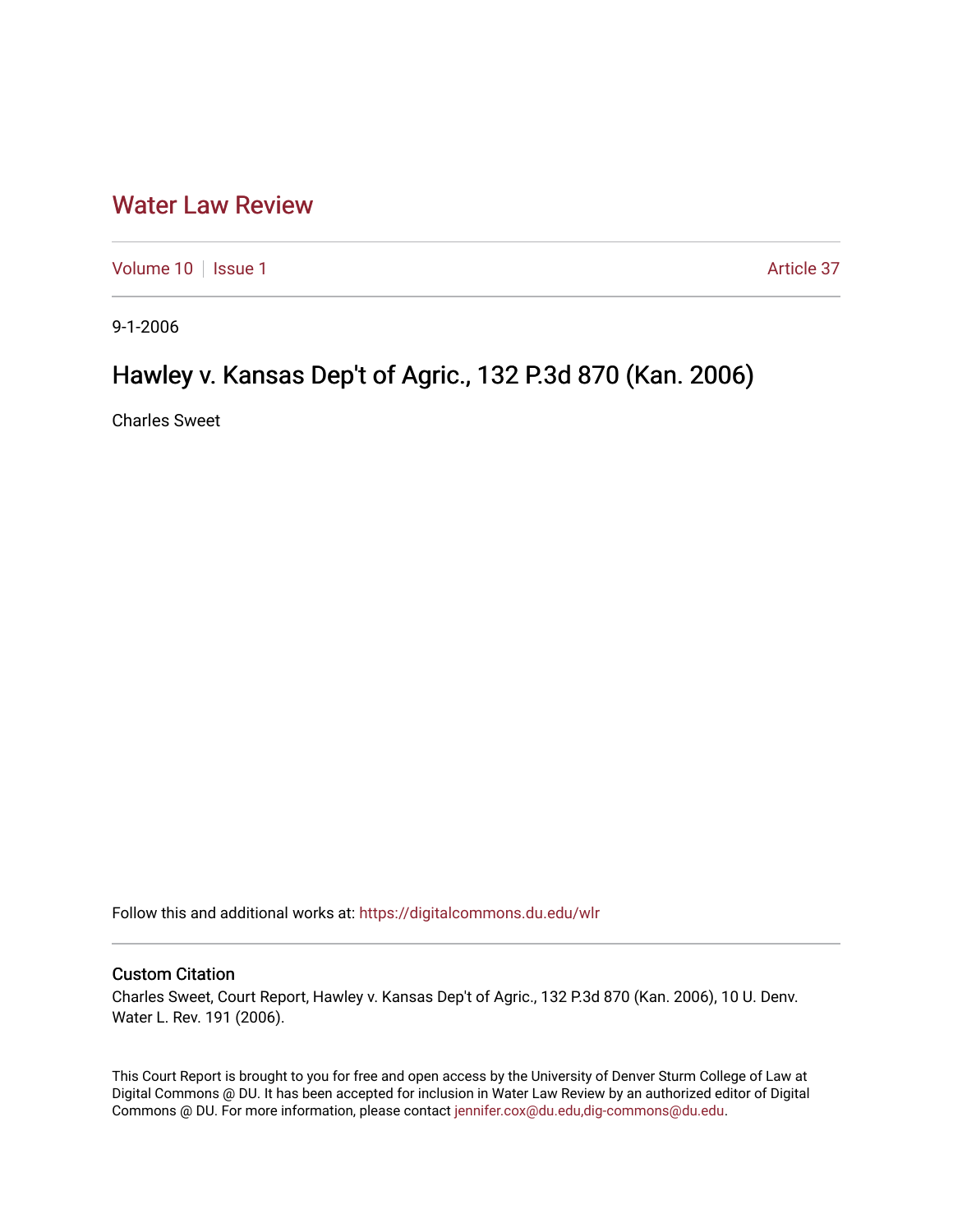*COURT REPORTS*

passage, navigation, commerce, or transportation. At common law, tidewater beds extended to the high water mark and the Crown owned the soil between the high-water mark and the low-water mark. The court reiterated the rule that Georgia now holds title to the beds of all tidewaters within the state, except where a private party can trace its title to a valid crown or state grant which explicitly conveys the tidewater beds. The burden is on the grantee to show an explicit conveyance that demonstrates clear intent on the part of the crown to part with ownership of the tidewater beds in question. Further, the court strictly construes any ambiguity in Royal grants against the grantee.

Upon reviewing Black's grant, the court found that the words were completely illegible. The court held that indecipherable Crown grants were inadmissible at summary judgment and Black failed to present other evidence supporting his claims at the motions hearing. The court added that, even if the Crown issued grants containing the language alleged by Black, they would still lack clear intent on the part of the Crown to convey ownership of the tidewater property along Sterling Creek. Therefore, the court affirmed the decision of the lower court and granted summary judgment in favor of Floyd and the State of Georgia.

*Jonathan Long*

### **KANSAS**

Hawley v. Kansas Dep't of Agric., **132 P.3d 870 (Kan. 2006)** (holding that the Kansas Division of Water Resources correctly applied a Kansas water right forfeiture statute because the Kansas legislature intended for water rights to comply with a "use it or lose it" philosophy).

Karen and Marlin Hawley ("Trustees") inherited the right to appropriate water from the Republican River in Kansas from their father, Max, who had received the right from his father, E.E. Conzelman. The record showed that the water users failed to put this water right to beneficial use for thirty-one successive years, from 1971 to 2001. In May 2003, the owners of other water rights in the same area requested the Kansas Department of Agriculture's Division of Water Resources ("DWR") pursue a abandonment trial for the water right.

In December 2003, the DWR filed a report concluding the Trustees had made no beneficial use of the water from 1971 to 2002 and had not shown sufficient cause for the non-use. DWR gave notice to the Trustees of a hearing to determine whether the water right should be abandoned and terminated under the Kansas Water Appropriation Act.

After a formal termination hearing, the chief water engineer adopted the DWR hearing officer's recommendation to issue an order of termination of the water right. The Trustees filed a petition for ju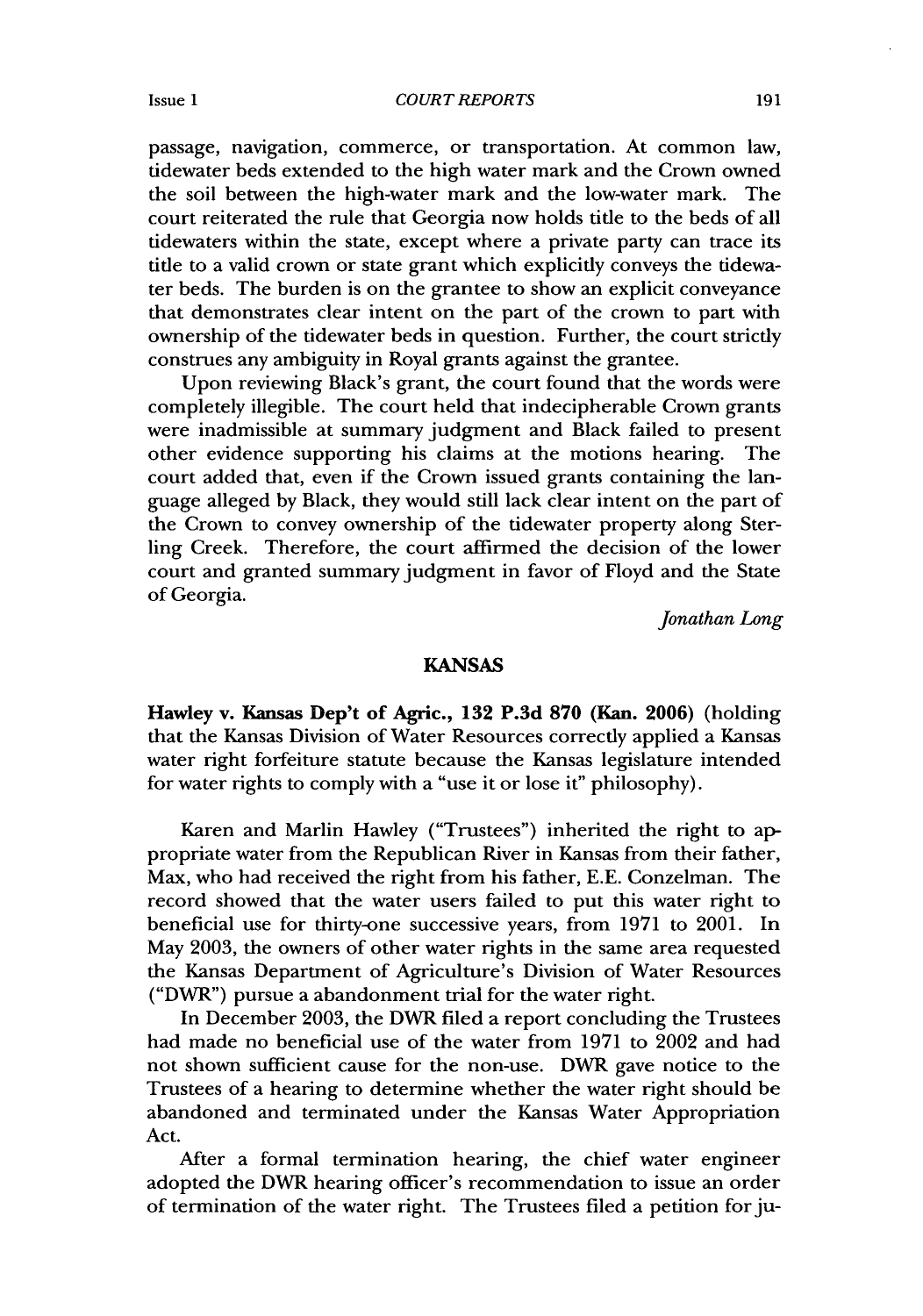dicial review, and the Republic County District Court entered judgment in their favor and set aside the DWR's termination of the water right. The DWR appealed the decision to the Supreme Court of Kansas.

The sole issue before the court was whether the DWR correctly interpreted a Kansas statute originating from the Kansas Water Appropriation Act which allowed for the termination of a water right after five successive years of non-use. The statute contained a notice provision requiring the chief engineer to notify the water right holder after three years of non-use that abandonment and termination procedures would commence if the water right holder failed to beneficially use of the water within five years. The Kansas legislature designed this provision to give the water right holder the opportunity to take action to remedy the situation to preserve the right.

The Trustees did not use their water right for thirty-one successive years, and thus the debate concerned whether or not this lengthy period negated the notice provision. The DWR argued that the lengthy period of non-use made the three year notice requirement a moot issue, while the Trustees maintained that the notice requirements were substantive, remedial, and should have been applied retroactively. The Trustees further argued that the DWR's compliance with the notice provision of the Kansas statute was a condition precedent to the termination of a water right, no such notice had been given, and as a result, the court should have set aside the termination order.

The court engaged in an extensive discussion of the history and development of Kansas water law, which is based on a system of prior appropriation for water rights, to ascertain legislative intent. The court concluded that the Kansas legislature intended to create an act of forfeiture in the statute. It based this conclusion upon three foundations: case law from other jurisdictions with similar statutes such as Nevada; the interpretation of the phrase "shall be deemed abandoned" in general property law; and the 1999 amendment to the Kansas Water Appropriation Act. The 1999 amendment increased the permitted nonuse period from three to five years, and the court determined that this did not change the original interpretation of the statute as one of forfeiture and not abandonment, but merely extended the timeframe for termination of a water right.

Accordingly, the court found that the DWR correctly interpreted the Kansas statute. Specifically, the court held that the DWR's interpretation of the statute agreed with the fundamental principle that "[b]ecause all water within the state is dedicated to the use of the people of the state, subject to control and regulation of the state, then holders of water rights who fail to use the rights lose the rights." The court concluded that the State could place conditions on the retention of a right that it created.